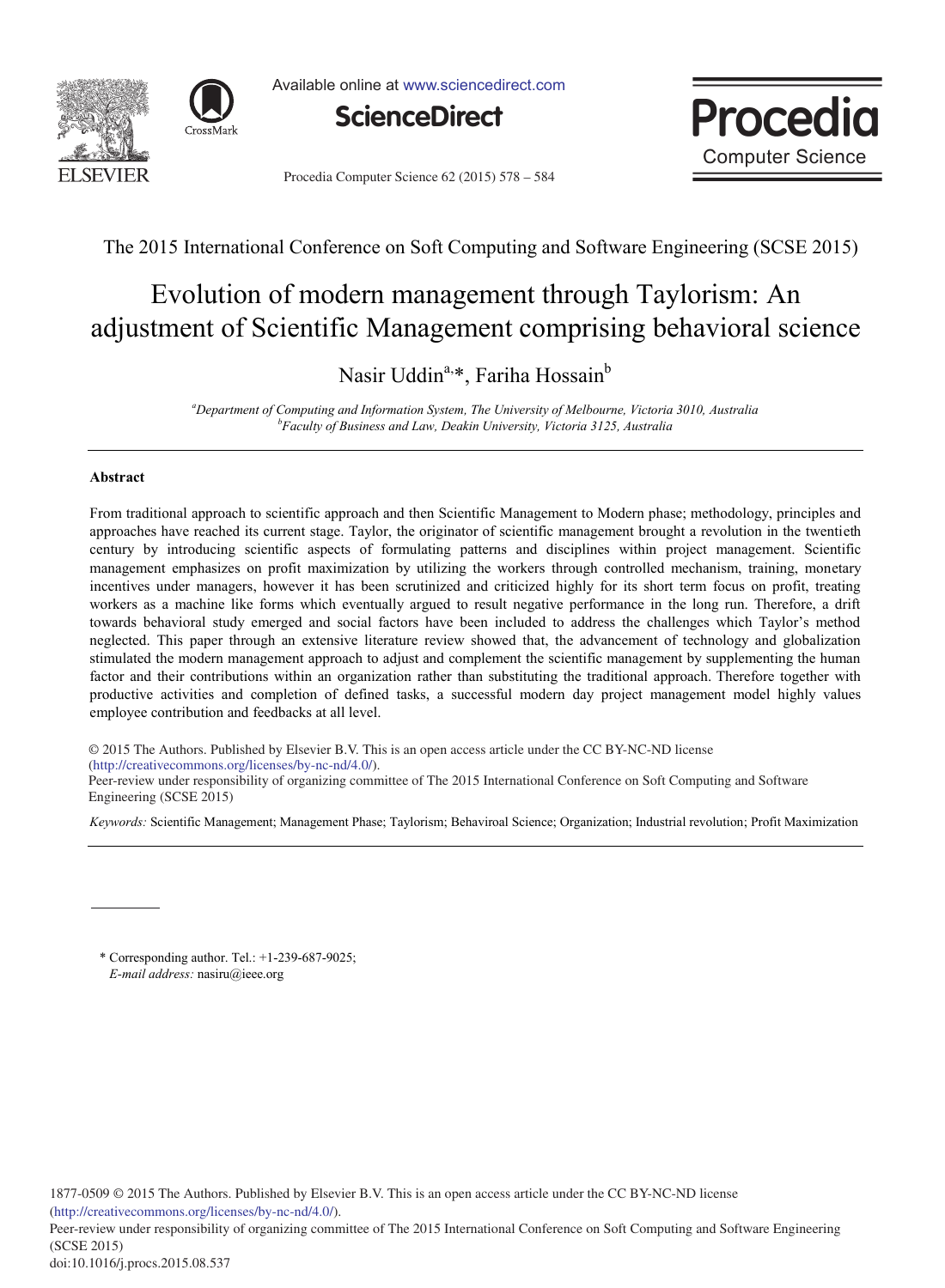## **1. Introduction**

Management is a set of activities and behavior in which a superior entity plans, organizes, directs, leads and controls<sup>16</sup> available sub-ordinate entities and other resources to achieve goals ensuring maximum efficiency and gain, through optimal usage of resources<sup>23,27</sup>. There has always been a trend towards finding the right approach of defining management. And with the changing nature of business and technology at the modern era to guide and execute task, management has become an important stream of study, whether defined as exploitation science, engineering techniques, or behavioral theory<sup>25</sup>.

## *1.1. Ad-hoc Project Management*

Prior to Industrial Revolution there has been an ad-hoc process of management which was successful throughout history when we study ancient engineering wonders. A typical manager was isolated from ground level work, the foreman would be given the production duties and workmen used tools of their own choice and adopted methods that suited their own style of work<sup>20</sup>. However, the Industrial Revolution threw the toughest and an absolute new set of challenges to owners and managers. Entry to the paradigm shift from small-craft to large-scale mechanized manufacturing at the end of the 18th century raised the necessity for managers to search for new techniques to manage their organizations' resources, productivity increase and workers skill improvement<sup>20, 27</sup>.

The classical theory of management emerged while finding an approach of predicting workers behavior and controlling their behavior from the manager's perspective to achieve organizational goals. Under classical approach workers were strictly controlled to perform as the manager's accordance following a specific set of rules were given to them<sup>15</sup>. This model treated human power<sup>8</sup> as a mechanical resource based on a systematic method by contributing their maximum capacity in order to gain the optimal financial gain<sup>20</sup>.

## *1.2. Taylorism and Scientific Management*

F.W. Taylor who was an engineer and manager was one of the first to introduce the process of maximizing output through observing human behavior at work and formulating a specific set of rules to operate and utilize human skills<sup>3</sup>. Taylor published in his famous book, "Principles of Scientific Management", brought a revolution in shaping the early twentieth century factory system<sup>6</sup>, both in America and in Europe<sup>3</sup>. Taylor formalized the rule of thumb<sup>5, 13</sup> and transformed those into the science of management principles by systematically analyzing worker behavior, subdividing tasks into smaller unit and scientifically investigating and finding right training format for workers maximum production output<sup>5,13,20</sup>. Taylor through his scientific analysis of finding inefficiency in traditional organized businesses established the point that, each motion of work should be executed under maximum capacity of workers with a predetermined method of work under specific training format, ensuring high profit and resulting good worker manager relationship<sup>3</sup>. Taylor thus introduced a clear vision for the division of labor depending on responsibilities and rank and introduced science in the labor selection process in organization management which according to Ratnayake & Ima20 is *"a complete mental revolution on the part of the workingman"*.

Despite Taylor's approach of profit maximization through utilization of human resources in a mechanical approach, he was criticized for introducing conflicts, boredom and negligence towards workers at the workplace<sup>20</sup>.

#### *1.3. Modern Management*

Modern management evolved to solve the various problems of scientific management, addressing systematic utilization of human resources as mechanical objects<sup>23</sup>. In order to improve the problems imposed by scientific management, one of the best case studies and research had been conducted named as Hawthorne Studies (1923- 1933), which showed that workers' productivity is likely to rather rise when they are observed, their contribution is considered and mental support was provided by ensuring job-security than giving them set of rules, regulations and instructions<sup>20</sup>. According to the study, transparent sharing of information among employees of different ranks, rewards, encouragement by senior management are more important to workers rather than classical approach of Scientific Management introduced by Taylor<sup>17,20</sup>. One of the best examples of Twenty First century modern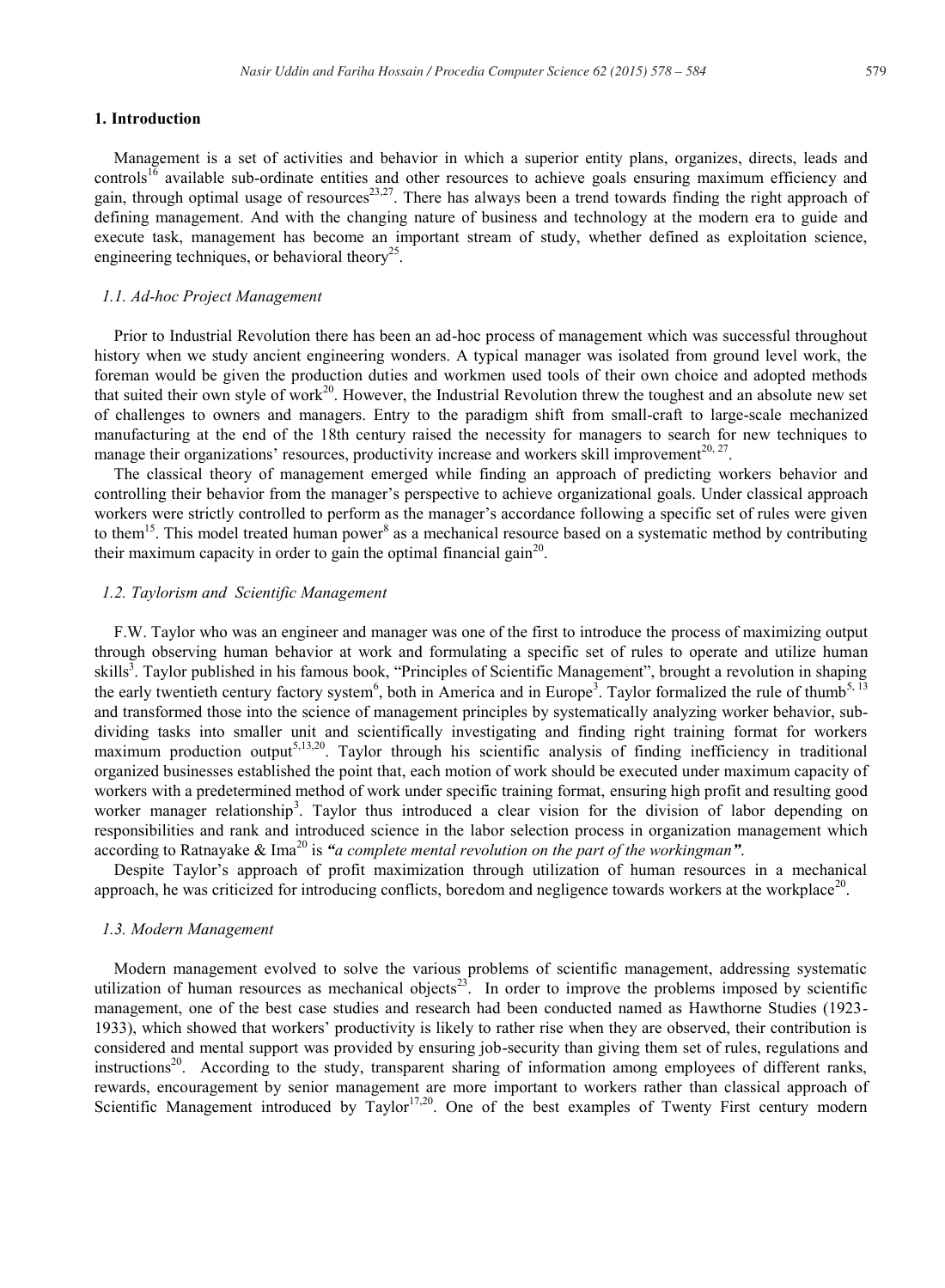management is McDonald's which through its four dimensions: efficiency to ensure optimization, calculability to ensure profit maximization, predictability to assure standard services across all locations and control<sup>21</sup>. McDonaldized organizations practice higher control in their management approach by using technologies, together with managers and inspectors; who ensure that the workers are properly trained to do their assigned tasks in instructed ways only<sup>21</sup>.

Mcnaughton<sup>10</sup>, in his paper brought forward an important factor regarding the implementation procedure of the scientific approach in the management of people. He later argued for a new scientific principle and the need for awareness and research towards the integration of social sciences into scientific management would make management more suitable to tackle modern day challenges $^{10}$ .

Wagner-Tsukamoto25 pointed us toward the contemporary relevance of scientific management and of institutional economics suggested strategies for "modern" interaction contexts mostly grouped by people of different skill sets and hierarchical position in their organization25. The movement which originated in "Taylorism" introduced by F. W. Taylor neglected the influence of "human factor" on labor. However, as the management science has grown more robust and entered its modern era it widened its field to emphasis on industrial psychology to overcome the limitations of Scientific Management19.

This paper conducted a literature review of management methodologies, theories and practices to illustrate the significance of F.W Taylor's scientific management which turned a disorganized ad-hoc project management process to into a modern project management system<sup>25</sup> empowering and recognizing employee contribution as high priority and eliminating rank and status wise discrimination in a controlled way<sup>7</sup>. We study different phases of management and the reason behind each phase evolvements. In particular our contributions are:

First, while rigorous previous studies have been conducted on Scientific Management, none of those had analyzed the pre and post phase of scientific management to understand its significance. Unlike others we have focused on analyzing each phases of management with its significance to its contemporary time period.

Second, we have discussed the role play of behavioral science to introduce modern management to the era of tremendous advancement of technology and science where new generation employees are more interested to work for a company where they will be treated as a part of the organization and will be evaluated for their contributions to it.

The rest of this paper organizes as follows. Section II discusses how Taylor was inspired and used his engineering skills and experience to introduce scientific management in the industry, Section III analyzes Taylor's model considering the omission of behavioral science in Taylor's management model, while Section IV illustrates the significance of scientific management by comparing and contrasting scientific management with modern management process and pointing out the fact that, modern management is a modified and amended version of systematic management with an addition of human factor and its significance within an organization. Finally, Section V provides concluding remarks.

#### **2. From Slavery to Systematic Management**

Capitalism and slavery has been interlinked by many historians. Cooke<sup>4</sup>, in his paper identified this as a newer form of disciplined labor with intrinsic similarity to slavery. Management often operates under hierarchical structure based on ranks and positions of people depending on their status. Hence, depending on roles and position descriptions of manager and workers, classical management and Taylor's Scientific Management can demonstrate slavery<sup>4</sup>.

## *2.1. The Origin of Scientific Management through Taylorism*

Taylor's early life experience in industries as an engineer and manager<sup>14</sup> settled down the platform for him to compute operating times which evolved into time and motion study. An effort to convert the informal methods of industrial management into a systematic one<sup>14</sup> encouraged him to apply his technical knowledge and conduct experiments aiming to find the science in management.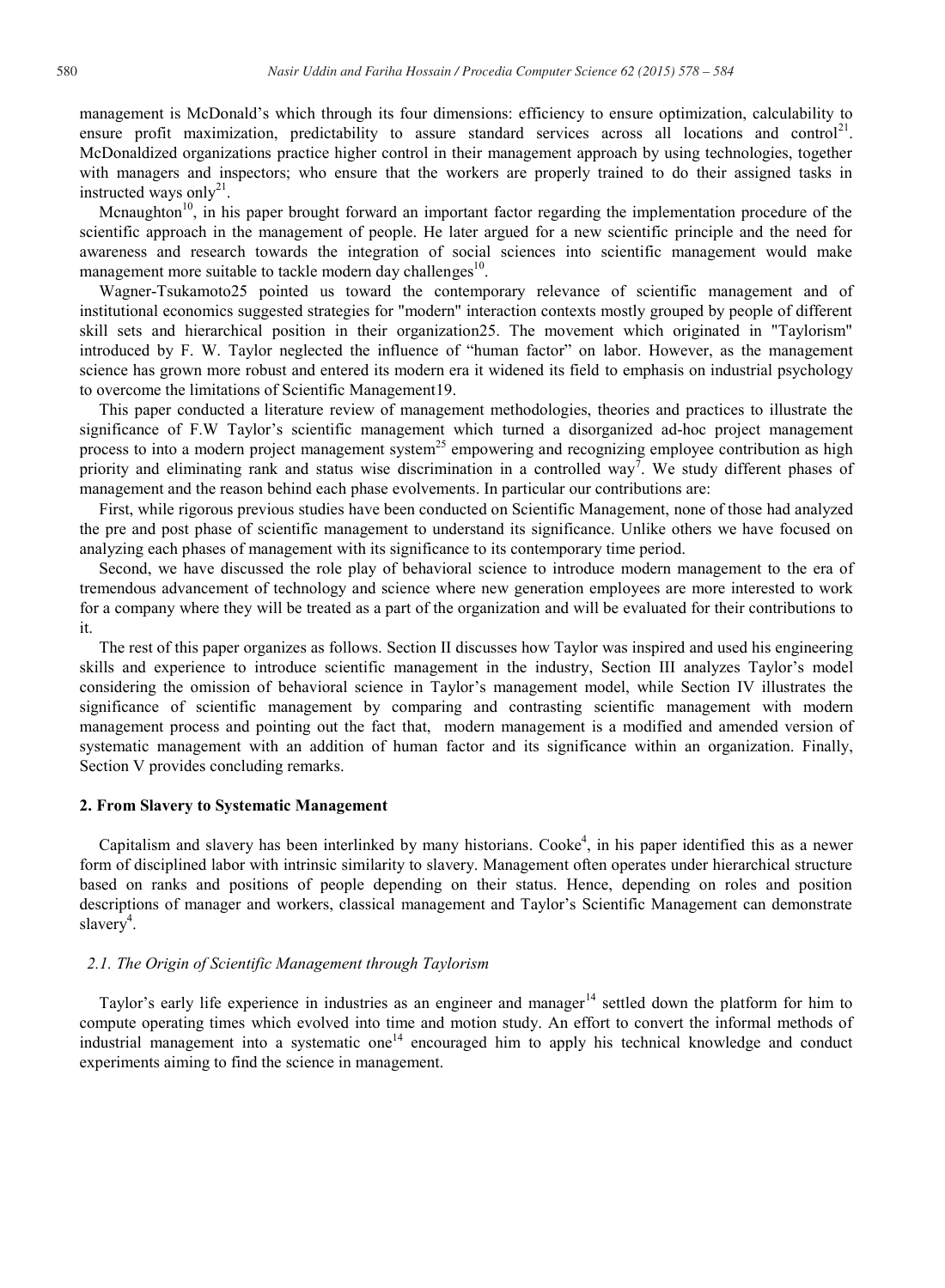## *2.2. Scientific Management in Industry*

As scientific management gained popularity among managers between 1901 and 1915 scientific management was introduced in nearly 200 American businesses where the majorities were factories<sup>14</sup>. Production managers of Henry Ford adopted the principles of Scientific Management from 1908 to 1914, resulting to promote Ford and his modified methodology of Fordism internationally<sup>27</sup>. Alfred Marshall, in his book conducted a detailed analysis of Scientific Management, its implications and limits in 1919<sup>3,14</sup>. In the 1920s it gained popularity in the Soviet Union and well accepted by Lenin and Gastev<sup>14</sup>. Nelson<sup>13,14</sup> (1990, pp. 77) also said that, Taylor's theory was made as 'a *notable feature of the university education curriculum'*.

*'The public furor that followed the publication of The Principles of Scientific Management in 1911 underlined the appeal of Taylor's ideas and their applicability to nonindustrial settings, from social welfare agencies to public school systems. In the decade after Taylor's death, they made it a notable feature of the practical curriculum.'*

Scientific Management principles evolved a new figure in American industry called Industrial Engineer, who used to focus on formulating standards for the managers aiming to gain efficiency in labor control<sup>14,22</sup>. Richard A. Feiss<sup>5</sup>, Mary Gilson, Frank and Lillian Gilbreth, Mary Van Kleeck<sup>1,14</sup>, executives at Link-Belt<sup>2,14</sup>, during the 1950s and 1960s also adopted modified version of scientific management and utilized Taylor's ideas.

However, during the phase of technological advancement in the 1960s and 1970s, mass production and labor management introduced new challenges for the Taylorist model, questioning the lack of flexibility for worker management<sup>3</sup>. Marshall criticized scientific management for extreme partitioning of labor and standardizing the work process, which according to him would restrict individual skill growth for workers and eventually would throw him to boredom and a lack of creativity<sup>3</sup>.

#### **3. Scientific Management revised with Behavioral Science**

According to Locke<sup>9</sup>, Scientific Management which was 'based on proven fact (e.g., research and experimentation) rather than on tradition, rule of thumb, guesswork, precedent, personal opinion, or hearsay' is consisted of: Standardization of Tasks, Tools and Procedures, Incentives, Rewards, Training, Selection of skilled worker choices, working hour schedules, interactions and finding the optimal way of conducting a work<sup>9,26</sup>.

#### *3.1. Criticisms of Taylor*

Taylor categorized his methods based on his scientific analysis and treated human power<sup>8</sup> as entities, which raised the question about automating and mechanizing the workers and limiting their ability towards individual initiative and reflection<sup>19</sup>. Taylor defined tasks as 'motions' and believed that, maximum output would be attained from a worker if a set goal is given to the entity. This ideology of 'Economic Man'19 exposed the worker as exploited as machines $9,11,12$  motivated by financial benefits. Wagner-Tsukamoto<sup>26</sup> asserted that, Taylor defined managers as naturally 'good, as not self-interested and as heartily cooperative' however, was reluctant to consider workers feedback.

Douglas McGregor proposed two sets of assumptions Theory X and Theory Y, where the former defined workers to perform well under instructions given and the latter defined workers as very cooperative<sup>27</sup>. Henry Ford aimed to introduce 'flexibility' in working condition but failed address 'psychology of the worker - foreman relationship'19. In the contrary, if we look at modern day successful electronic industry we find that, the managers at the Hewlett-Packard follow the Theory Y in their practice which is a methodology and a people-oriented approach to acknowledge the individual contribution with recognition and respect. Long-term employment  $\&$  job security ensures low stress and encourages engineers to be innovative and creative with informal and transparent communication between employees and their work progress<sup>27</sup>. Apple co-founder Steve Jobs in his early days had been a controlled follower of Scientific Management, where even with a good strategy, he resulted conflicts, fierce competition and distrust among the team members. However, in his come-back he modified his development strategy and management skills and emphasised on delegating authorities to the teams with hard timeline and goals $17,27$ .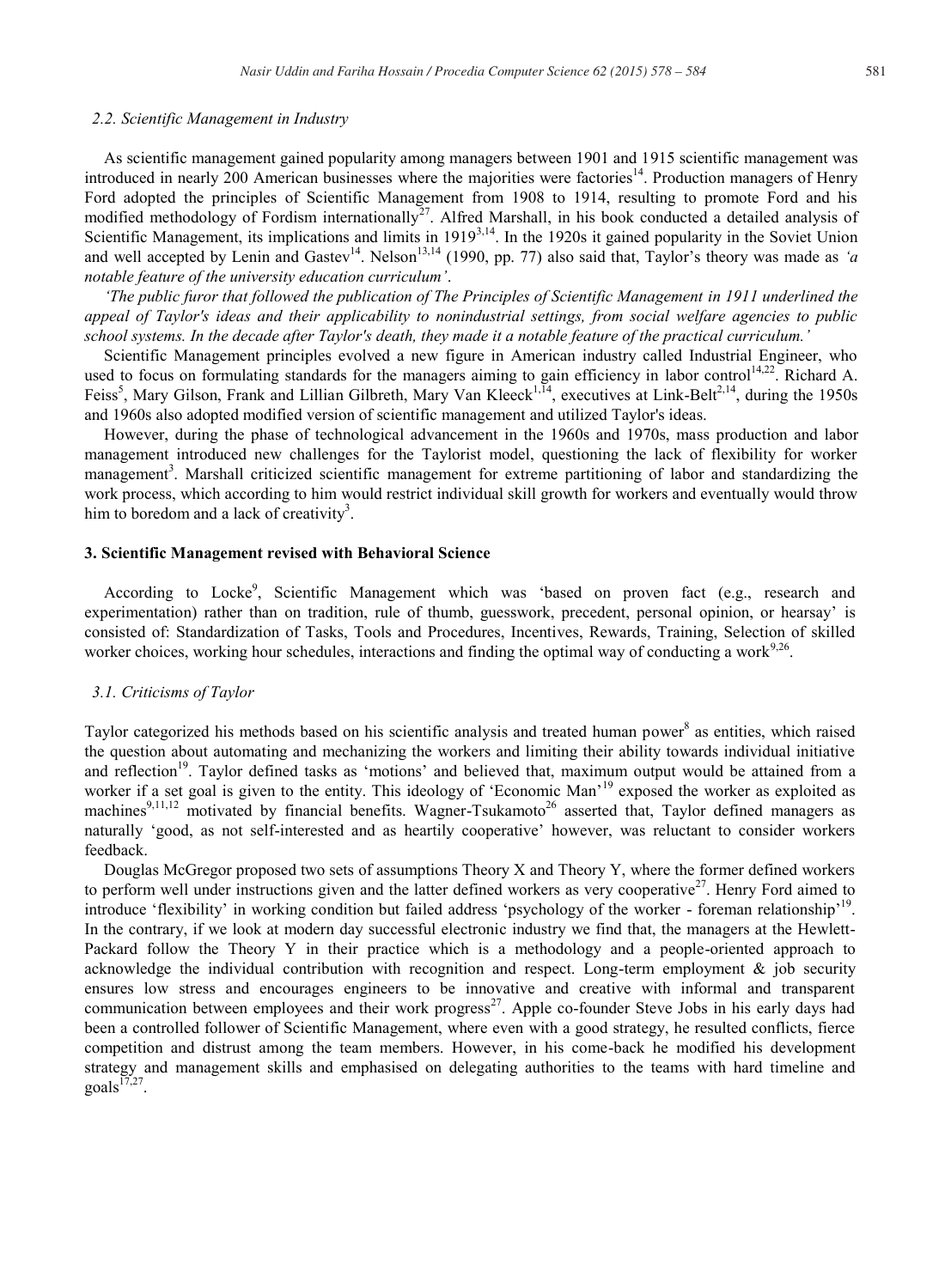## *3.2. Behavioral Management Theory*

Price<sup>18</sup> raised the necessity to include economic condition, hygiene, wages, living standards under scientific management in order to reduce mental pressure, stress, monotony and fatigue and enable him to enjoy his work and perform it as a '*normal function*' rather than a '*simple unintelligent motions and endlessly repeated movements*'.

## *3.3. The Hawthorne Studies and Human Relations*

'George Elton Mayo, Professor of Industrial Research at the Harvard Graduate School of Economics and his associates' conducted 'controlled experiments' to find out the 'limitations of Taylorism' which on the other hand laid the foundation of future research in industrial psychology<sup>19</sup>. According to Locke<sup>9</sup> Professor Mayo brought out the 'influence of human relations or social factors on worker motivation' whereas 'Taylor viewed soldiering as a problem caused by poor management and one that could and should be eliminated by scientific management'. Pfeffer & Veiga<sup>17</sup> (1999, pp.40), described 'Seven Practices of Successful Organizations' as –

- Employment Security
- Selective Hiring
- Self-Managed Teams and Decentralization as Basic Elements of Organizational Design
- Comparatively High Compensation Contingent on Organizational Performance
- **Extensive Training**
- Reduction of Status Differences
- Sharing Information

The modern management system rationalized the behavioural problem faced by scientific management by flexibility, informality between worker-manager relationship, high collaboration and engagement, employee reflection and creativity<sup>27</sup>. Taylor introduced science in management in order to increase 'industrial efficiency' and applied his methods to the 'human factor', hence Price<sup>18</sup> argued for 'democratization of industry' where workers should be given proper recognition of their work. Fig. 1 illustrates the fact that, modern management amalgamated the highly valuable constant, Behavioural Science which Taylor totally omitted in his scientific management.



Fig. 1. Evolution of Modern Management.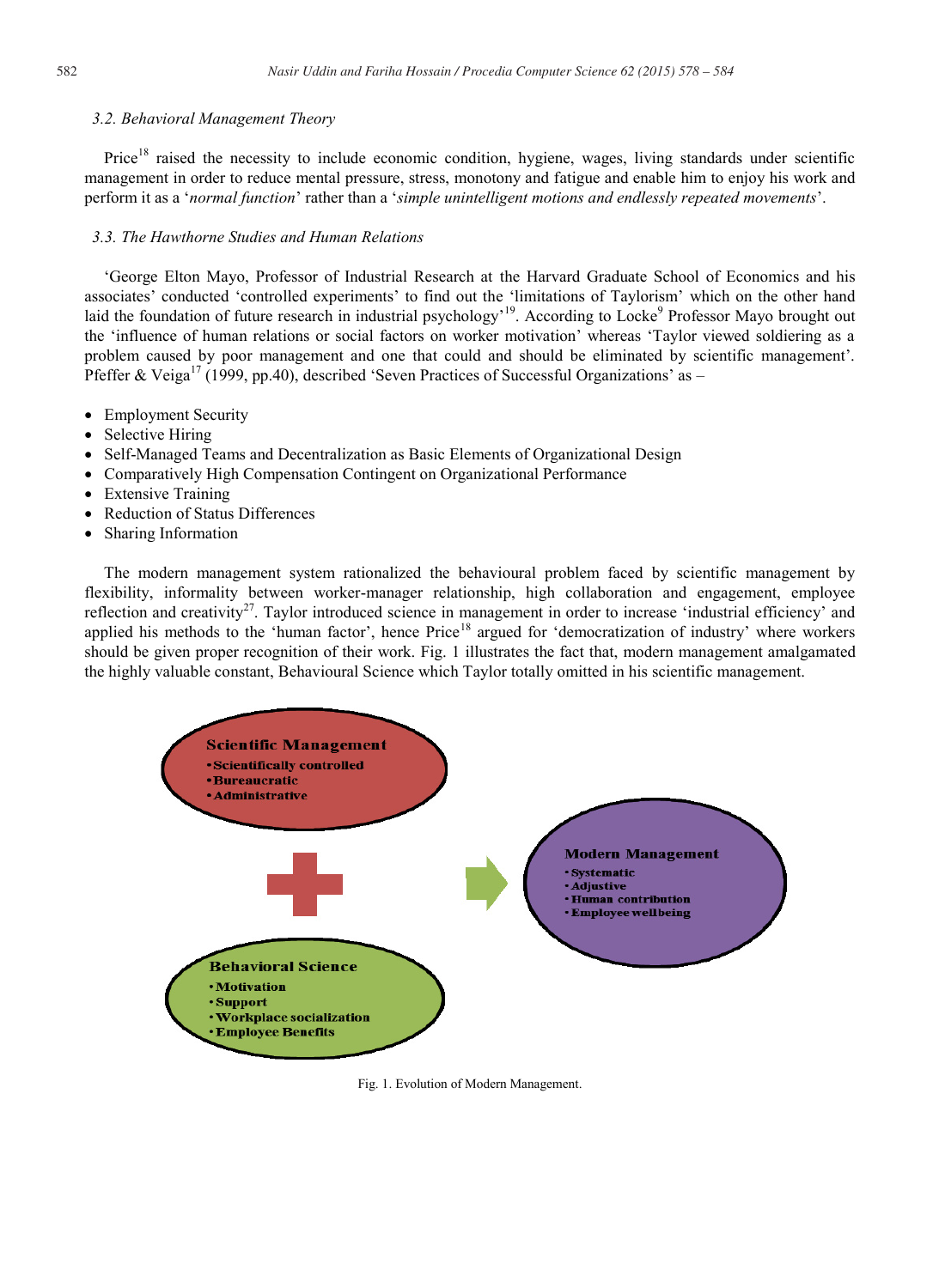## **4. Discussion**

Locke<sup>9</sup> examined the ideas and techniques of Frederick W. Taylor with respect to their validity and acceptance in contemporary management, supporting Taylor's views as fundamentally correct and generally accepted. The most significant contribution of Scientific Management approach was that, it injected a performance model at industries where workers nature were defined by simplistic goals as sub-ordinates and managerial behaviour was illustrated as multi-dimensional specialized roles $^{26}$ .

## *4.1. Study Implications*

This article illustrated the significance of Scientific Management, to which the modern management has been a valuable addition. Taylor pioneered a systematic methodology based on his scientific findings which he conducted during his early engineering and management career to acquire the best of the workers. Further study together with technological advancement later found that, a balance between the exploitation of human factor and attention towards better conditions human factors such as labour, shorter hours, higher wages are required to reach the financial goal efficiently in the long run<sup>18</sup>. Through a reflective model by looking after the worker, trusting and treating them as critical asserts, an organization can perform a better management of people which in the long run increases profits, productivity, and innovation<sup>17</sup>. Table 1 below compares and contrasts between Scientific Management and Modern Management, which clearly shows that Modern Management emphasizes profit maximization through employee satisfaction and contribution.

Table 1. Comparison between Scientific Management and Modern Management approach.

| Scientific Management                                                                                  | Modern Management                                                                                                                                                                                 |
|--------------------------------------------------------------------------------------------------------|---------------------------------------------------------------------------------------------------------------------------------------------------------------------------------------------------|
| Introduced through scientific experiment                                                               | Evolved through scientific management with adjustment                                                                                                                                             |
| Effective and formulated procedure followed in order to complete<br>a project                          | Controlled way of process planning, organizing, monitoring,<br>coordinating and commanding with additional steps of amendment<br>when needed                                                      |
| Main focus is the accomplishment of task with fixed and pre-<br>defined effort for maximum output      | Main focus is the long term functional output together with<br>employees productivity increase                                                                                                    |
| Master and sub-ordinate relationship where managers set<br>standard rules and objectives for employees | monitored work<br>environment<br>and<br>Conductive<br>within the<br>organization where different levels of employee feedbacks are<br>considered and analyzed as a part of product road map set up |

## *4.2. Limitations*

The arguments may incline more towards the location, culture and circumstances where proper and fair management practise is being exercised. An empirical study in perspective of different continents, cultures and economic conditions can provide us more precise understandings of Taylorism and recent management systems. A future research widening the scope to include both of the contributions of scientific management as well as its critics in the field of behavioural sciences, economic conditions and skill level of workers will present us more interesting answers $^{26}$ .

## **5. Conclusion**

The goal of this study was to illustrate the contribution of scientific management which eventually resulted to evolve modern management. Taylor introduced the science of a problem synthesis in productivity maximization and initiated systematic management approach. This paradigm shift Taylor introduced into an ancient, rigid and ad-hoc system has gradually been modified by including Industrial Psychology and Behavioural Science<sup>19</sup>. It prepared the way to evolve contemporary management and performance measurement research<sup>13,14,20</sup>. Modern productivity improvement techniques with all its critics partially accepted management-labour relations and individualized